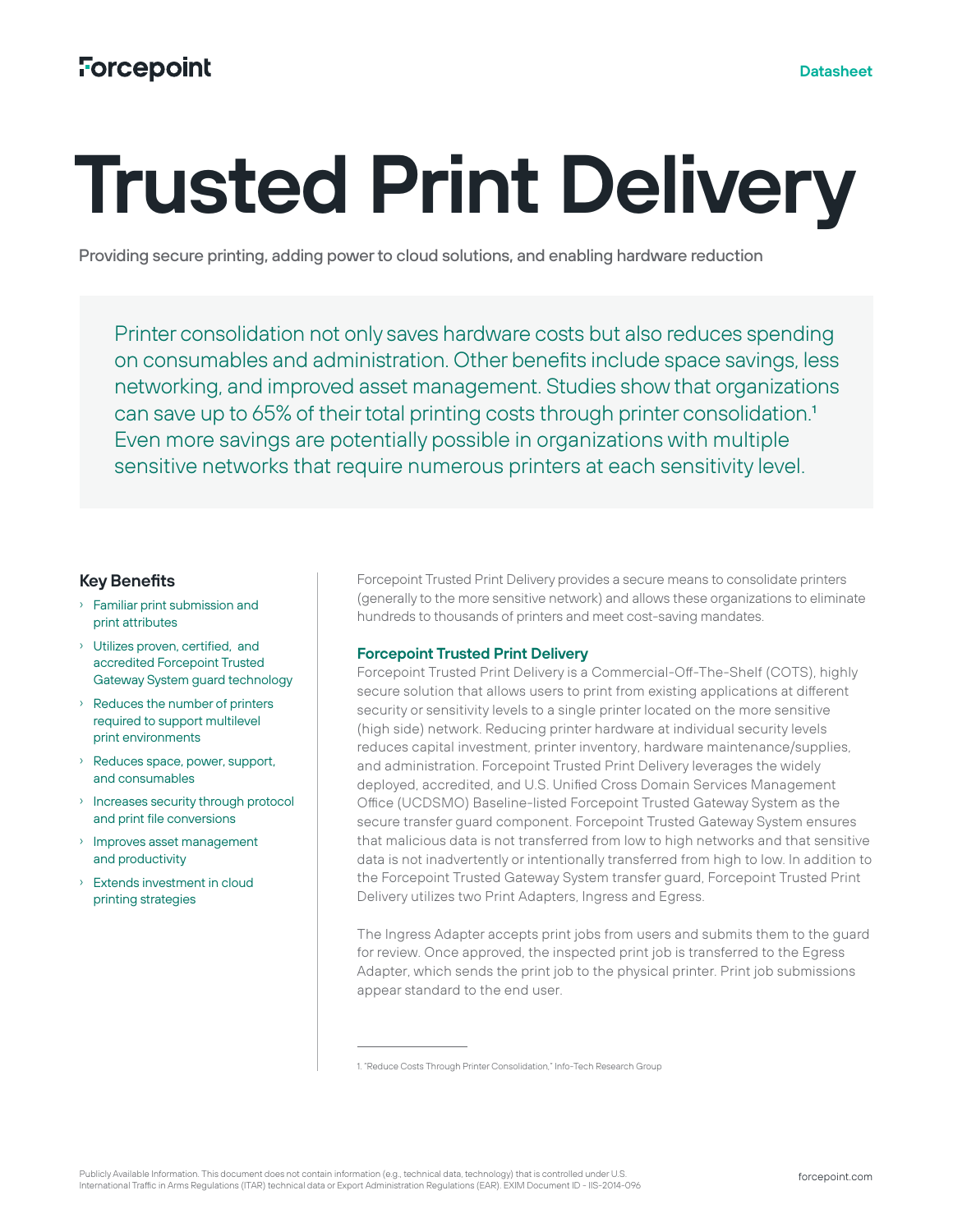# **Forcepoint Trusted Print Delivery Architecture**



Forcepoint Trusted Print Delivery converts all print jobs to Portable Document Format (PDF) for inspection. The guard performs built-in manual and automatic validations (such as virus scanning, dirty word search, and deep content inspection) and sanitizes the document as appropriate, enabling safe document printability between different sensitivity levels. The guard inspects all content associated with each print job such as user name and job control information. As an added security feature, Forcepoint Trusted Print Delivery enforces pre-defined limits on the size of print jobs, number of simultaneous print jobs, and number of copies before the submission to the guard. This review ensures that an attempted denial-of-service (DoS) attack does not degrade legitimate use of Forcepoint Trusted Print Delivery. In addition, Forcepoint Trusted Print Delivery removes unrecognized or unsupported PCL commands present in the submitted Postscript file to eliminate potentially malicious printer commands (such as firmware updates).

Inspection and validation are transparent to the user as he or she prints from applications using familiar Windows print options. Print jobs that fail any of the configured security validations are rejected and printing of that job is halted. Other print jobs continue to be processed unaffected by the halted print job. Forcepoint Trusted Print Delivery print jobs are secured throughout the print process and end-to-end auditing is recorded for administration and review. Robust auditing provides administrators with detailed logging and print delivery status for each print job.

Print job status notifications (e.g., low toner cartridge, paper tray empty, service errors) are also presented to the user through the Windows tray application delivered with Forcepoint Trusted Print Delivery or through a web page.

### **Ease of administration**

Forcepoint Trusted Print Delivery provides seamless interoperability with established print infrastructures. Minimal user desktop configuration is required and standard enterprise printers and drivers can be implemented. Banner and trailer pages are easily configurable to ensure that ownership and sensitivity levels are clearly identified (if required). Print status information is correlated across domains for a consolidated enterprise-wide view.

#### **Security**

Communication between the Ingress Adapter and the guard is encrypted using Transport Layer Security (TLS) and authenticated using either username/password or certificates. The communication between the guard and the Egress Adapter is encrypted using Secure File Transfer Program (SFTP) with username/password authentication. Individual user access to the multilevel printers can be restricted using existing Microsoft Active Directory permissions. In addition, the Ingress Adapter can restrict access by IP address/subnet through its Linux kernel firewall.